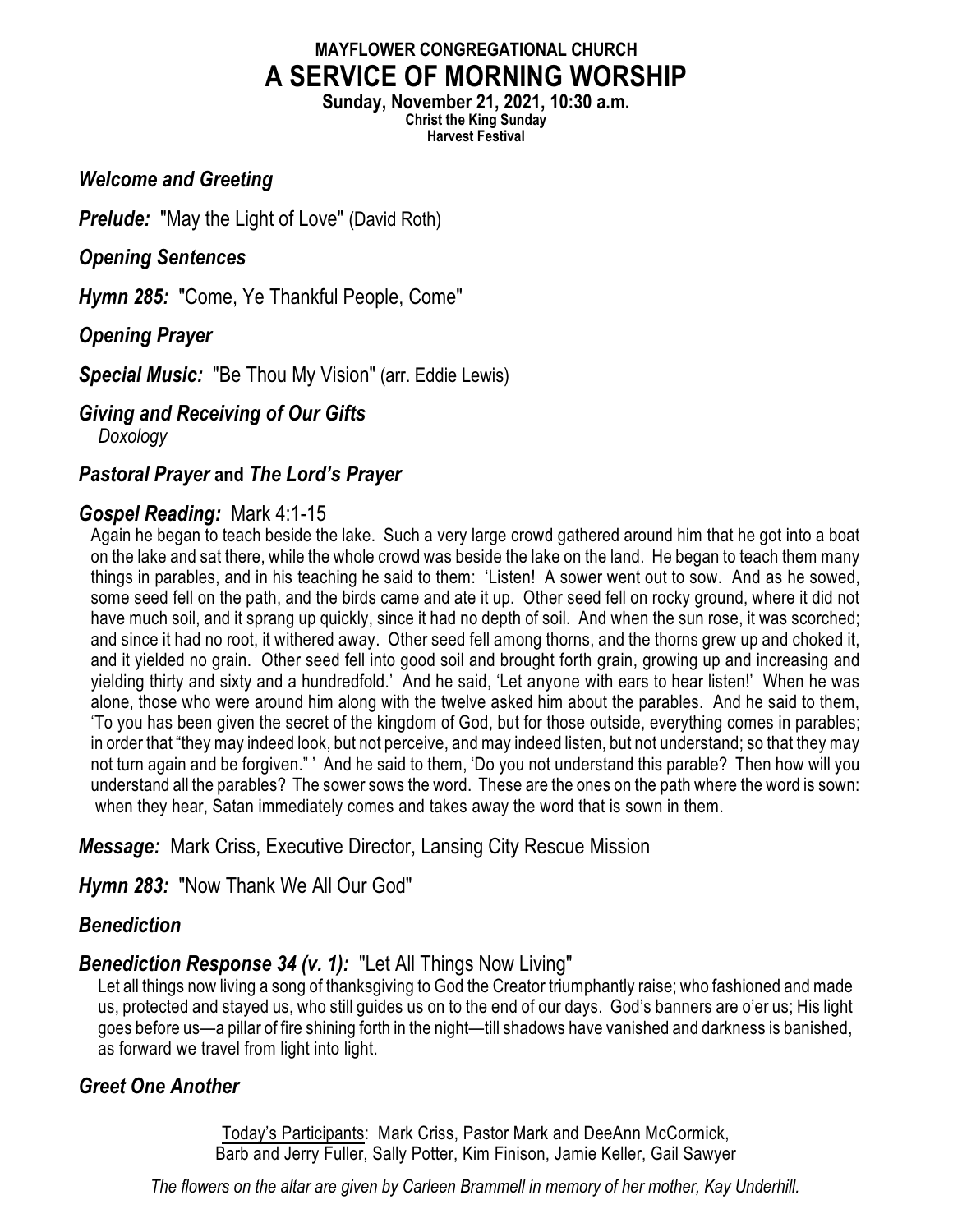

"He," "Him," or "His" may be replaced by "God('s)" or "You(r)."

 $7.7.7.7 D$ 

#### **IN CREATION**

#### **Thanksgiving**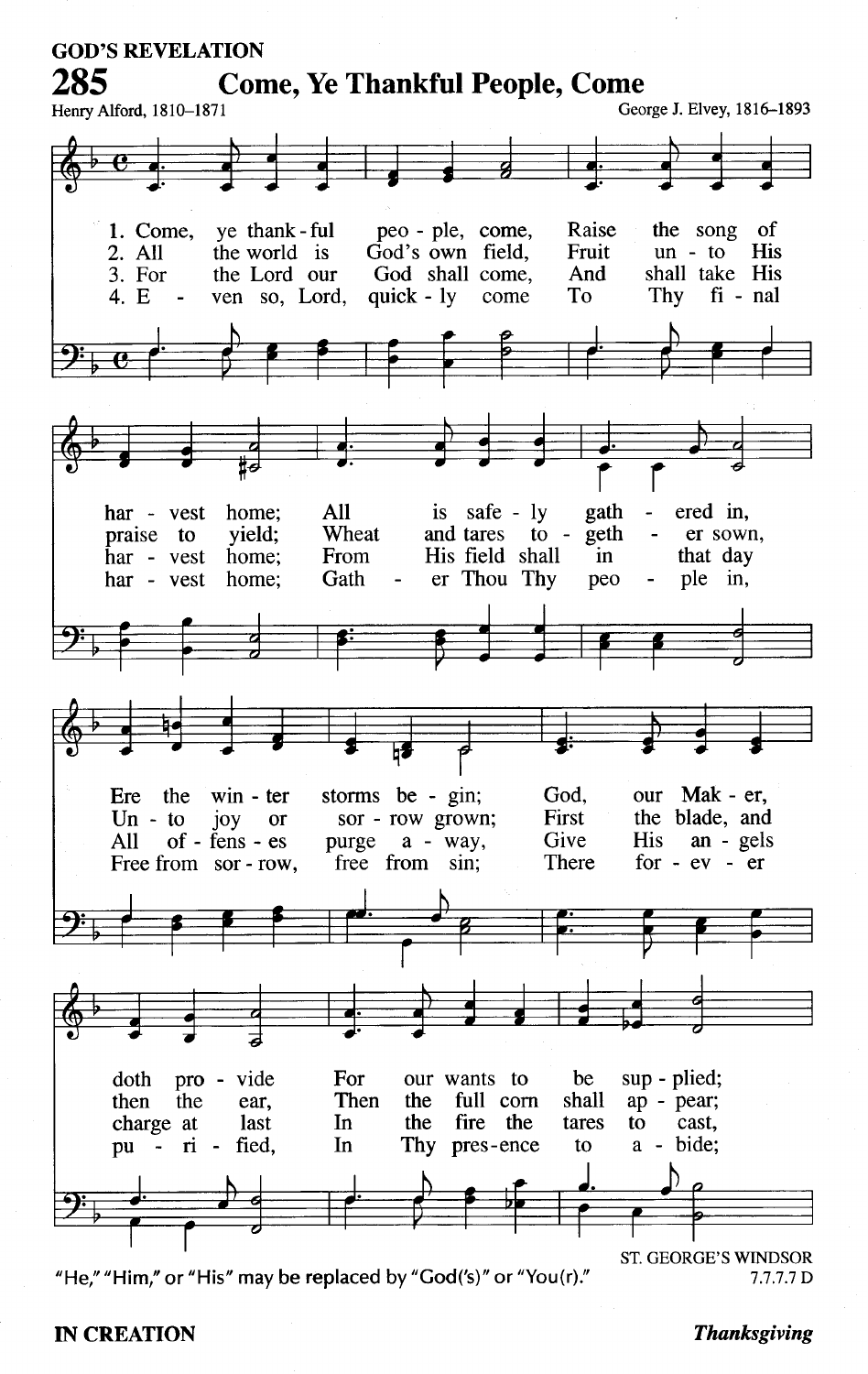**GOD'S REVELATION** 



# **Come, Ye Thankful People, Come**

Henry Alford, 1810-1871

- 1. Come, ye thankful people, come, Raise the song of harvest home; All is safely gathered in Ere the winter storms begin; God, our Maker, doth provide For our wants to be supplied; Come to God's own temple, come, Raise the song of harvest home.
- 2. All the blessings of the field, All the stores the gardens yield, All the fruits in full supply, Ripened 'neath the summer sky, All that spring with bounteous hand Scatters o'er the smiling land, All that liberal autumn pours From her rich o'er-flowing stores,
- 3. These to Thee, our God, we owe, Source whence all our blessings flow; And for these our souls shall raise Grateful vows and solemn praise. Come, then, thankful people, come, Raise the song of harvest home: Come to God's own temple, come, Raise the song of harvest home. Amen.

#### **IN CREATION**

286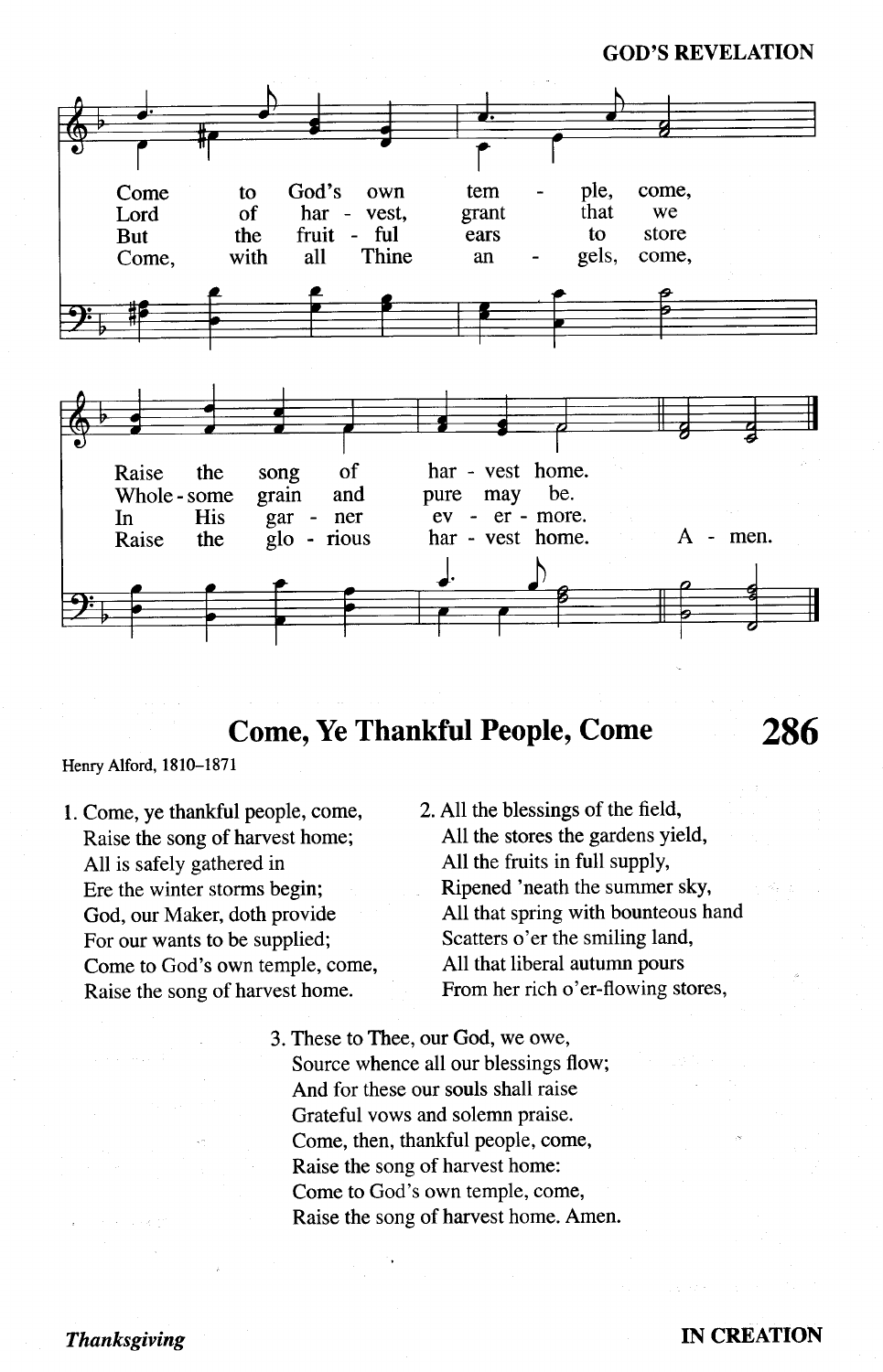

"He," "Him," or "His" may be replaced by "God('s)" or "You(r)." Third verse: "The Son and Spirit reign, with God"

6.7.6.7.6.6.6.6